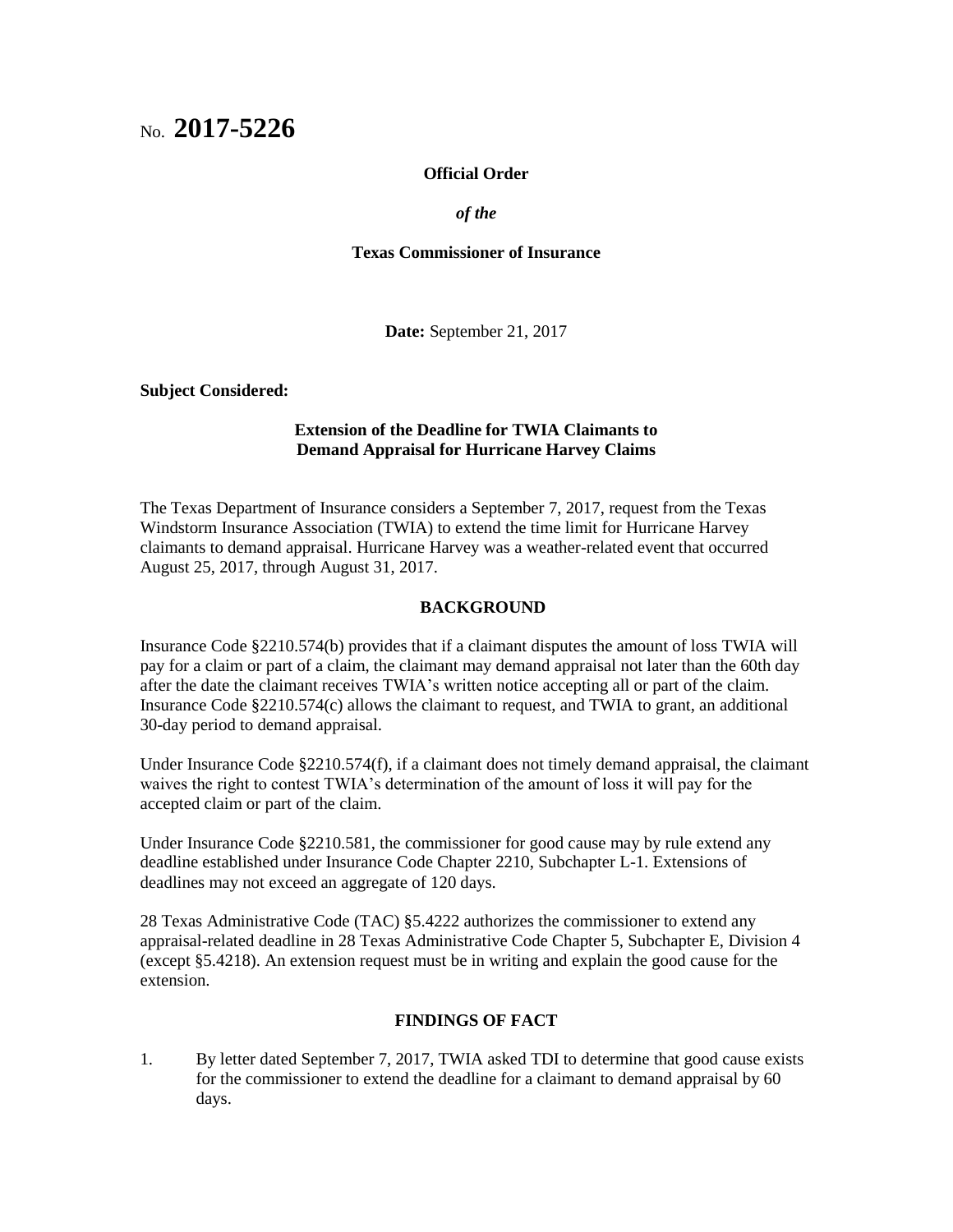# **2017-5226** Commissioner's Order Page 2 of 3

- 2. The request provides that:
	- a. As of September 7, 2017, TWIA had received approximately 50,000 claims arising from Hurricane Harvey.
	- b. Approximately 95 percent of the claims were on residential or mobile home policies.
	- c. TWIA believes it is reasonable to anticipate
		- a shortage of qualified contractors in the affected areas that could promptly bid out work for damage that TWIA accepts,
		- that prices for labor and materials will fluctuate in the affected areas, and
		- that a claimant might not reasonably be able to dispute TWIA's payment determination for some time after the claim is processed.

# **CONCLUSIONS OF LAW**

- 1. TDI has authority and jurisdiction over this matter under Insurance Code §2210.581.
- 2. Under 28 TAC §5.4222, good cause exists to extend the deadline for TWIA claimants to demand appraisal for claims arising from Hurricane Harvey. Good cause exists based on
	- the number of claims TWIA has received arising from Hurricane Harvey, and
	- the reasonable anticipation of
		- o a shortage of qualified contractors in the affected areas that could promptly bid out work for the damage TWIA accepts,
		- o fluctuation in prices for labor and materials in the affected areas, and
		- o the potential that claimants will not reasonably be able to dispute TWIA's payment determinations within the time required by Insurance Code §2210.574.
- 3. The deadline for a claimant to demand appraisal for disputes about the amount of loss TWIA will pay on claims arising from Hurricane Harvey should be extended 60 additional days. With the additional 60 days, a typical claimant will have a total of 120 days to demand appraisal after the date the claimant receives TWIA's required written notice accepting coverage in full or in part.
- 4. Under Insurance Code §2210.574(c), not later than the 15th day after the expiration of the 120-day period to demand appraisal, a claimant may still request that TWIA extend the 120-day period for an additional 30-day period in which the claimant may demand appraisal. If TWIA grants the request, the additional 30-day period to demand appraisal begins on the date the additional period is granted.

# **ORDER**

Based on these findings of fact and conclusions of law, and under the authority of Insurance Code §2210.581 and 28 TAC §5.4222, the Texas Department of Insurance orders that

 the deadline under Insurance Code §2210.574(b) for a claimant to demand appraisal for claims arising from Hurricane Harvey is extended 60 additional days.